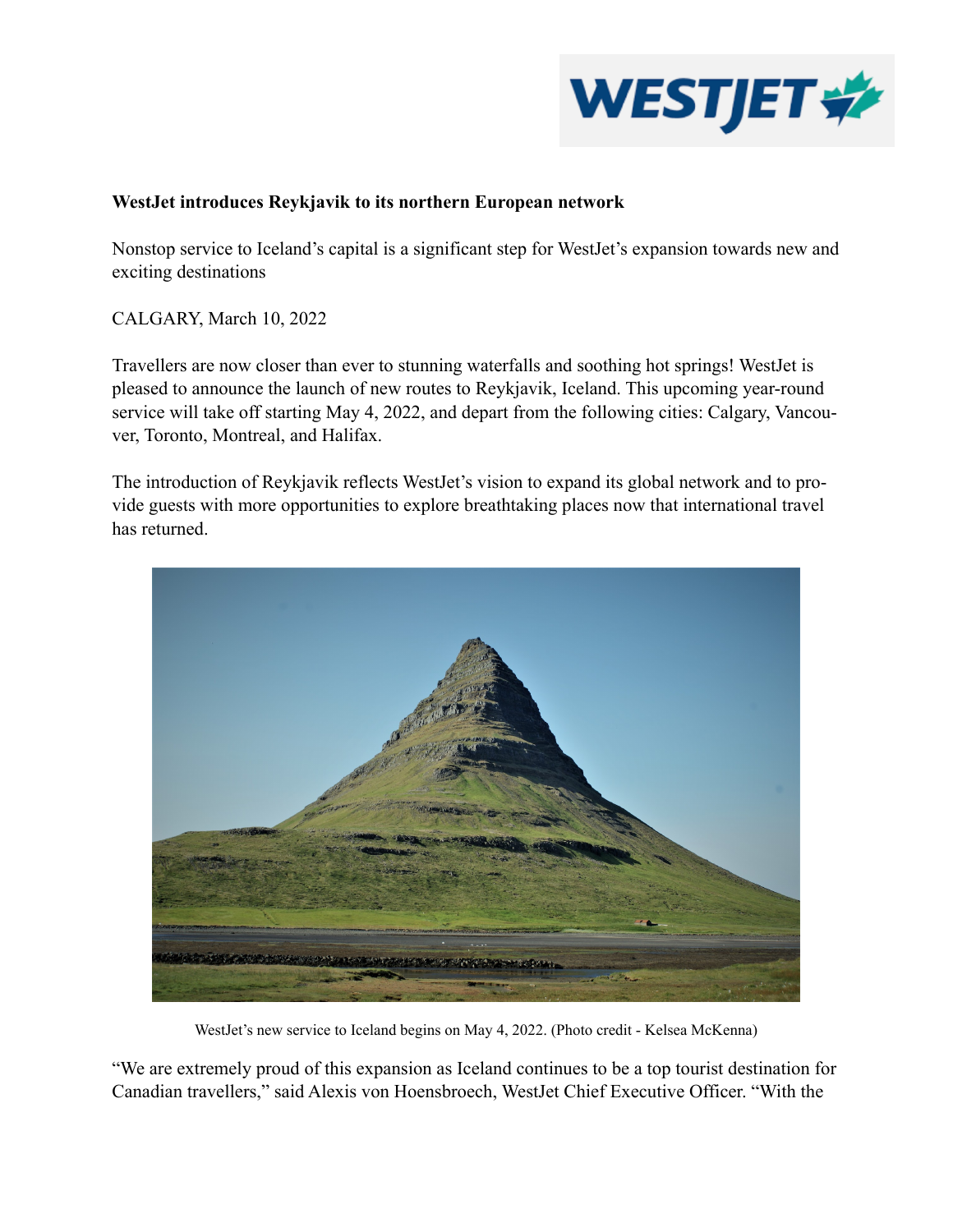easing of COVID-19 health measures, Canadians are longing to travel abroad, especially to countries such as Iceland with amazing natural beauty."

Also beginning Monday, March 14, customers can book direct flights to Reykjavik's Keflavik Airport (KEF) at special low-cost rates. This new service will operate three times weekly from Toronto and Montreal and twice weekly from Vancouver, Calgary, and Halifax.

"I am thrilled to see WestJet's continued growth into the European market," said John Weatherill, WestJet Chief Commercial Officer. "As the airline industry embraces the return of international travel, we look forward to bringing Canadians to exciting new places. On behalf of WestJet, I say, 'Halló Reykjavik!'"

WestJet has also entered into a codeshare agreement with Icelandair which will provide guests with more convenient access to cities across Europe via Keflavik Airport. Thanks to this partnership, travellers can choose to visit Reykjavik as a stop-over destination, which has long been a popular choice for North American fliers.

| Route     | <b>Frequency</b>   | <b>Departing</b> | <b>Arriving (KEF)</b> |
|-----------|--------------------|------------------|-----------------------|
| Toronto   | Three times weekly | 9:00 p.m.        | 7:00 a.m.             |
| Montreal  | Three times weekly | 9:30 p.m.        | 7:30 a.m.             |
| Vancouver | Twice weekly       | 4:00 p.m.        | 9:00 a.m.             |
| Calgary   | Twice weekly       | 5:00 p.m.        | 8:00 a.m.             |
| Halifax   | Twice weekly       | 11:00 p.m.       | $7:30$ a.m.           |

## **Details of WestJet's Service to Reykjavik**

Customers can book with confidence that WestJet puts Safety Above All with flexible travel insurance options available. WestJet continues to prioritize safety measures and will adjust its programs to meet customers' needs. You can also find more information about current COVID-19 measures regarding proof of vaccination and testing on the Government of Canada's [website.](https://travel.gc.ca/travel-covid)

## **About WestJet**

Since its inauguration in 1996, WestJet's vision is to enrich the lives of travellers around the world with safe, affordable, and friendly air travel. We fly over 22 million guests per year on over 700 flights per day with 150 of our aircraft. WestJet is proud to be the recipient of several major awards, most recently, 2021 Five Star Major Airline (APEX).

For more information about everything WestJet, please visit [westjet.com](http://westjet.com).